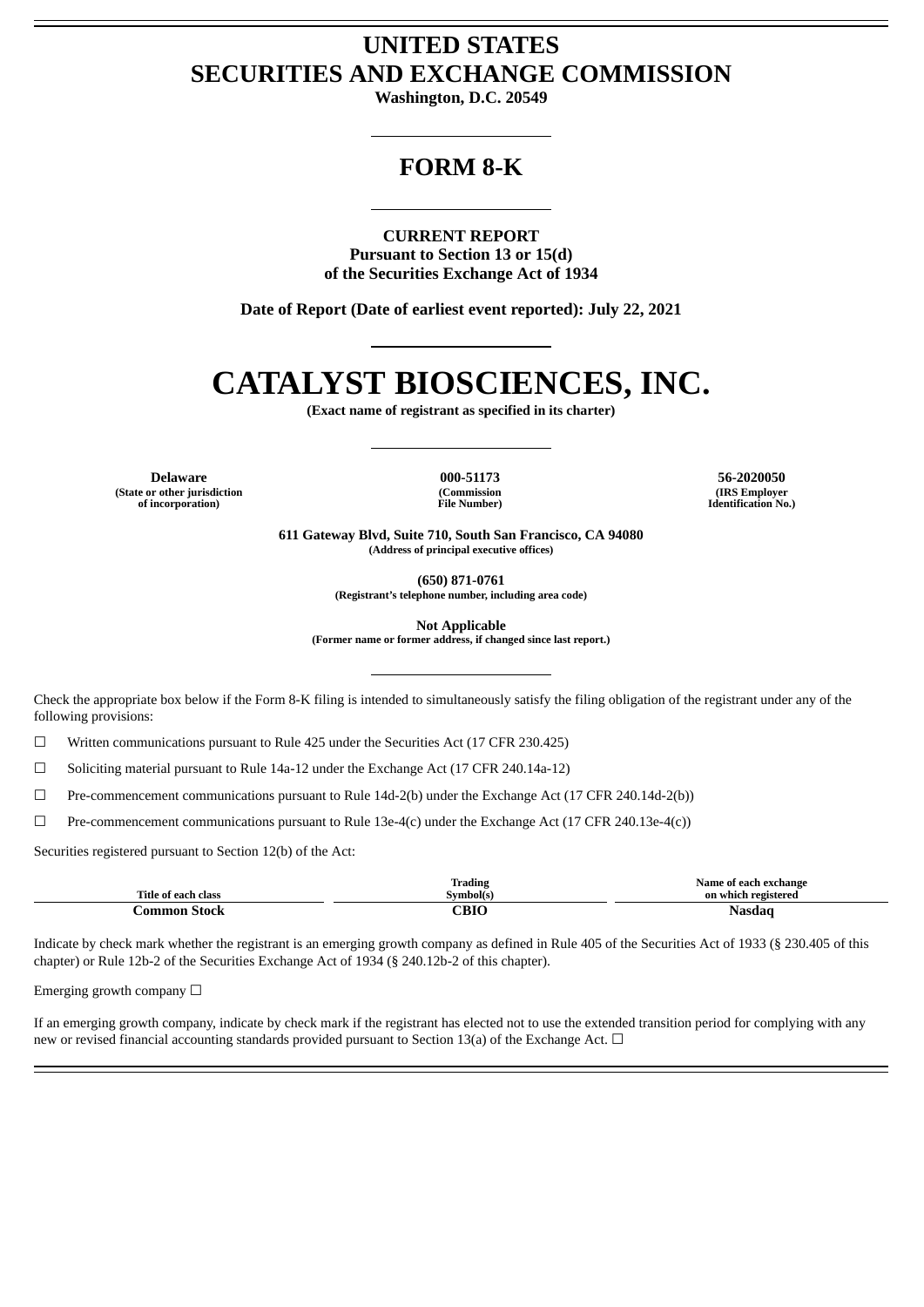### **Item 8.01 Other Events.**

On July 22, 2021, Catalyst Biosciences, Inc. (the "Company") announced the screening of the first patient in the Company's CFI-deficiency study in the CB 4332 program, its wholly-owned, first-in-class, enhanced Complement Factor I (CFI), intended for prophylactic subcutaneous (SQ) administration in individuals with CFI deficiency. The press release is filed as Exhibit 99.1 hereto, the contents of which are incorporated herein by reference.

# **Item 9.01 Financial Statements and Exhibits.**

(d) Exhibits

#### **Exhibit Description**

99.1 Press Release titled "Catalyst [Biosciences](#page-3-0) Announces First Patient Screened for CFI deficiency in its CB 4332 Screening and Natural History of Disease Studies" dated July 22, 2021.

104 Cover Page Interactive Data File (formatted as Inline XBRL).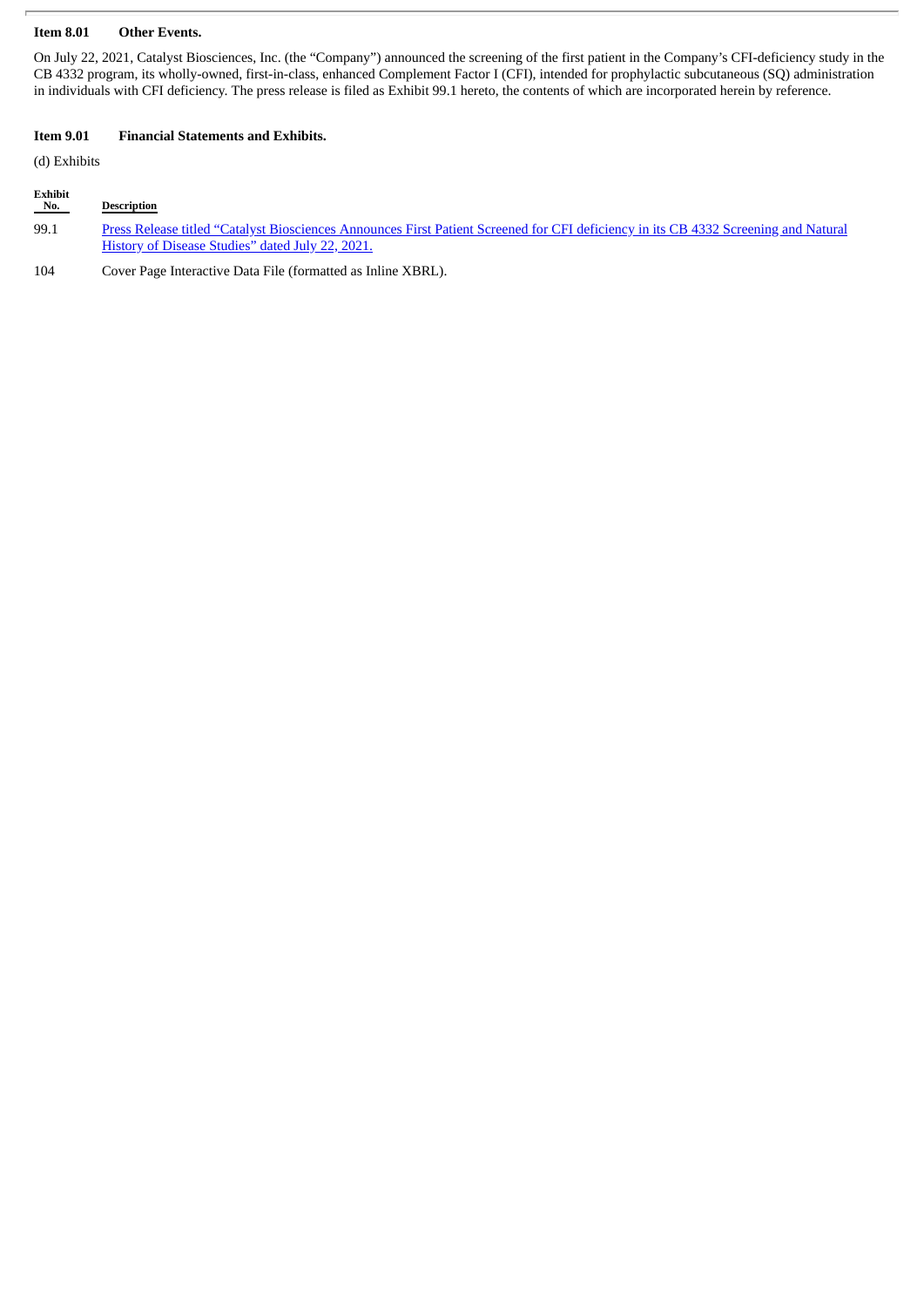**SIGNATURES**

Pursuant to the requirements of the Securities Exchange Act of 1934, the registrant has duly caused this report to be signed on its behalf by the undersigned hereunto duly authorized.

Date: July 22, 2021 /s/ Clinton Musil

# **CATALYST BIOSCIENCES, INC.**

Clinton Musil Chief Financial Officer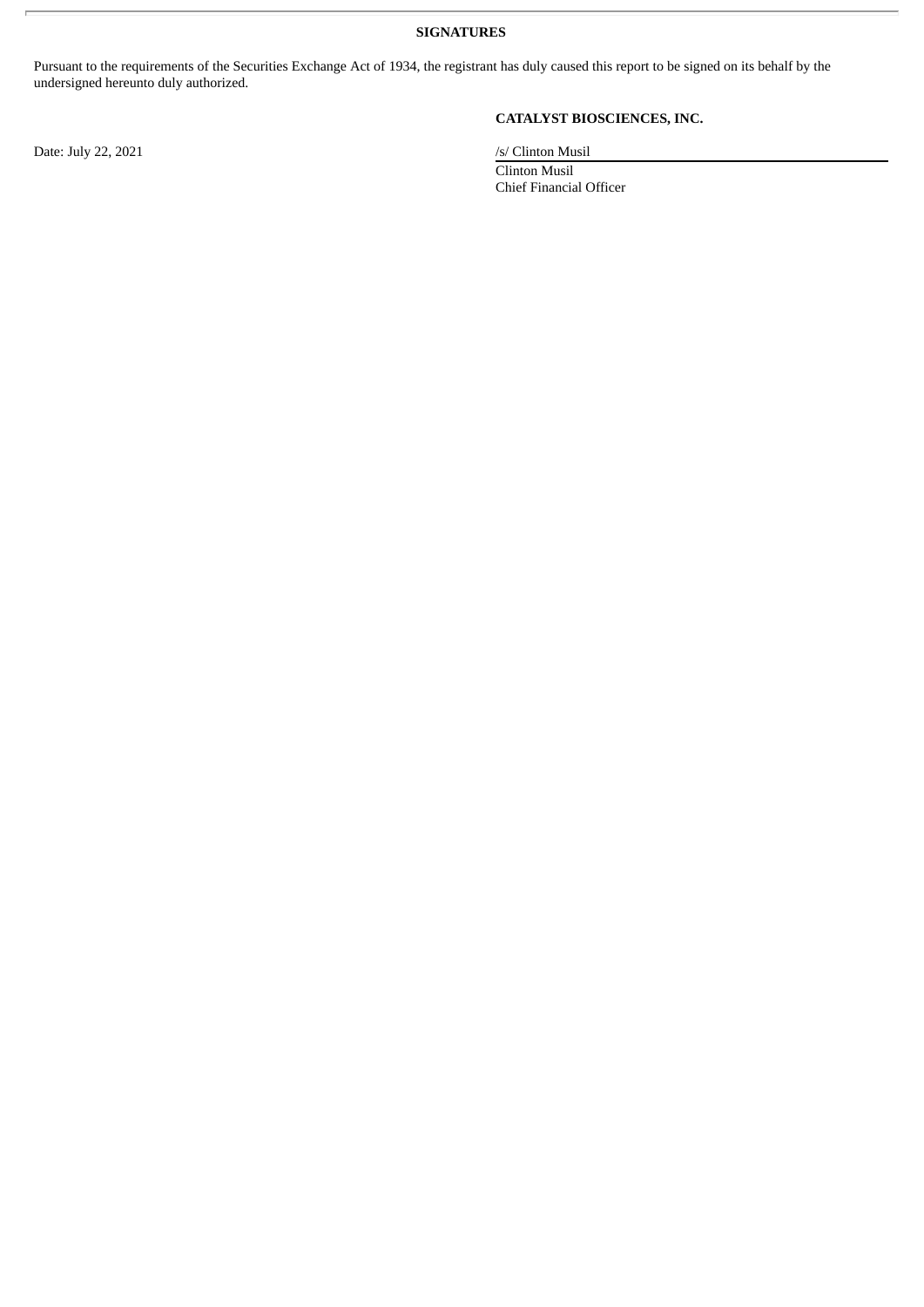<span id="page-3-0"></span>

# **Catalyst Biosciences Announces First Patient Screened for CFI deficiency in its CB 4332 Screening and Natural History of Disease Studies**

*Launching the ConFIrm study to identify patients with Complement Factor I deficiencies*

**SOUTH SAN FRANCISCO, Calif. – July 22, 2021** – Catalyst Biosciences, Inc. (NASDAQ: CBIO) today announced the screening of the first patient in its CFI-deficiency study in the CB 4332 program, its wholly-owned, first-in-class, enhanced Complement Factor I (CFI), intended for prophylactic subcutaneous (SQ) administration in individuals with CFI deficiency.

"The findings from the CFI deficiency screening and natural history of disease studies will be instrumental in identifying patients for the Phase 1/2 trial of CB 4332, planned for mid-year 2022," said Nassim Usman, Ph.D., president and chief executive officer of Catalyst. "Following the disease manifestations and biomarkers of this complement disorder will be important in unlocking the full therapeutic potential of CB 4332."

The **C**on**FI**rm screening study will measure CFI levels and activity in patients who have diseases related to a CFI deficiency and who may potentially benefit from CB 4332 treatment. The **C**on**FI**dence natural history of disease study will follow these CFI-deficient subjects, who often present with repetitive bacterial infections, immune-related diseases, and/or glomerulopathies, for clinical biomarkers and safety of current treatments. The findings from these studies will identify opportunities to potentially develop CB 4332 for treatment in multiple indications.

Catalyst's complement portfolio is led by the development candidates CB 4332 and CB 2782-PEG, originating from the company's internal discovery platform, which has generated a rich pipeline of leads. CB 4332 is an engineered CFI protease with the potential to address multiple complement related disorders. CB 2782-PEG is designed as a long-acting anti-C3 protease in preclinical development for the treatment of dry AMD that Catalyst has licensed to Biogen. Catalyst has several engineered protease programs in discovery or early non-clinical development. These programs all target diseases caused by deficient regulation of the complement system.

## **About Catalyst Biosciences, the Protease Medicines company**

Catalyst is a research and clinical development biopharmaceutical company focused on addressing unmet medical needs in rare disorders of the complement and coagulation systems. Our protease engineering platform has generated two late-stage clinical programs, including MarzAA, a subcutaneously (SQ) administered next-generation engineered coagulation Factor VIIa (FVIIa) for the treatment of episodic bleeding in subjects with rare bleeding disorders. Our complement pipeline includes a preclinical C3-degrader program licensed to Biogen for dry age-related macular degeneration, an improved complement factor I protease for SQ replacement therapy in patients with CFI deficiency and proteases from our ProTUNE™ C3b-C4b degrader and ImmunoTUNE™ C3a-C5a degrader platforms designed to target specific disorders of the complement or inflammatory pathways as well as other complement programs in development.

# **Forward-Looking Statements**

This press release contains forward-looking statements that involve substantial risks and uncertainties. Forward-looking statements include, without limitation, statements about the product candidates of Catalyst Biosciences, Inc. (the "Company") and the benefits of its protease engineering platform; plans to complete the **C**on**FI**rm and **C**on**FI**dence studies and the expectation that the studies will inform opportunities to develop CB 4332; the potential markets for and advantages of the Company's complement product candidates, including CB 2782-PEG, CB 4332 and complement degraders; plans for the Company's collaboration with Biogen; and plans to conduct for a Phase 1/2 clinical trial of CB 4332 in 2022.

1